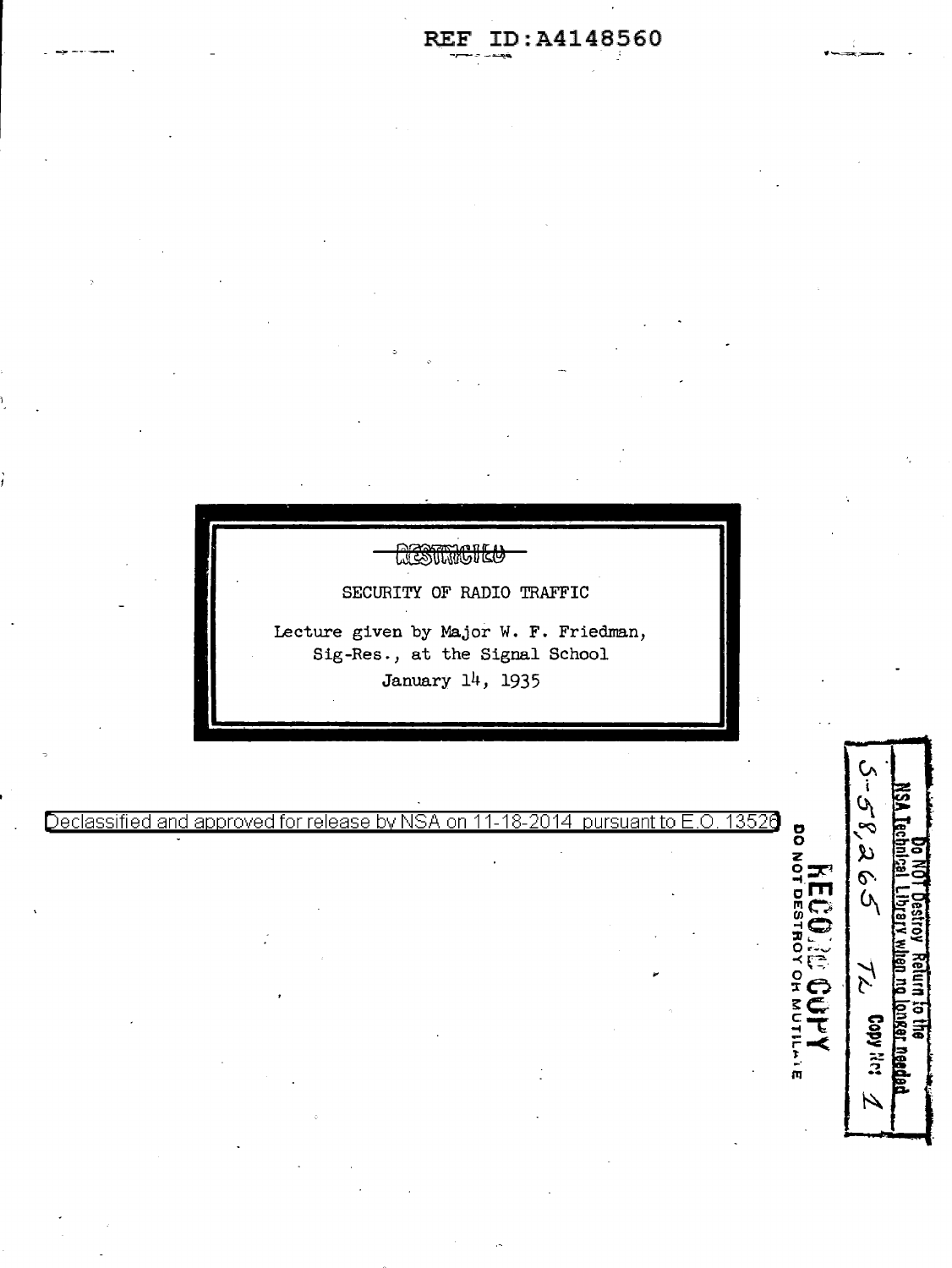## REF ID:A4148560

restri<del>ciei</del>

## SECURITY OF RADIO TRAFFIC

A lecture given by

Maj. William F. Friedman, Sig-Res.

Cryptanalyst,

Office of the Chief Signal Officer

 $at$ 

The Signal School,

Fort Monmouth, New Jersey

January 14, 1935.

<del>kestricted</del>

 $\mathsf{C}$ ١ **ASA** ELFILLER AULUSLAGE ON ىلا  $\frac{1}{2}$  $\sum$ i to the<br><u>Jionger needed</u>  $C_2$  opy  $\mathbb{Z}$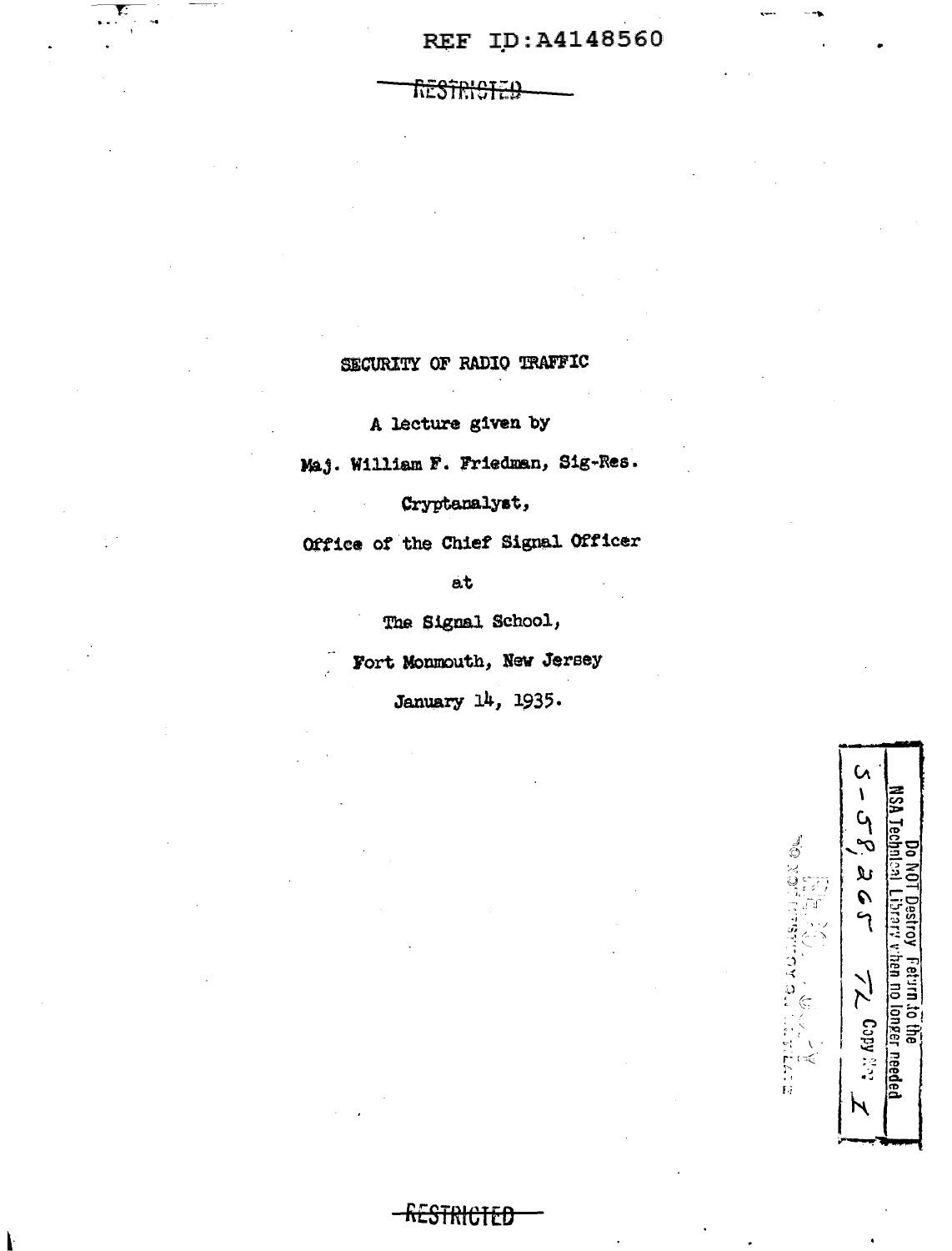### **REF ID:A4148560**

To those present today it is almost unnecessary to mention that secrecy in the preparation of plans for, and the preliminary or initial phases of, military operations is a vital element in the success of those operations. Since, in modern warfare, the latter can hardly be conducted without signal communication, it follows that the degree of secrecy or security with which such communication is accomplished contributes very materially to the success or failure of the operations. This brings me directly to the subject of signal communication security, the aim of which is to nullify as completely as possible the efforts of the enemy to intercept and learn the meaning of the messages transmitted by any of the agencies of signal communication.

<del>restricted</del>

Passing over a long, and interesting history of the development of electrical signaling, we come at once to the statement that if signal communication security has been a factor in the results of warfare in the past, it is today more vital to success than ever before, because more than ever before has the art of electrical signaling become an essential factor in the art of warfare.

I shall have here little to say concerning the subject of signal communication security as regards wire methods of communication. Were it possible to restrict military signal communication to wire methods exclusively, the problems of security would be much simplified. But radio methods are here to stay, and while the use of radio in war may not be so extensive as was visualized by the overenthusiastic Army devotees up to 1932, it is certain that radio will be an absolutely indispensable means of communication for certain elements of a command (aircraft, mechanized forces, and rapidly moving units) and will be a reliable, very useful means of emergency communication

<del>RESTRICI 20</del>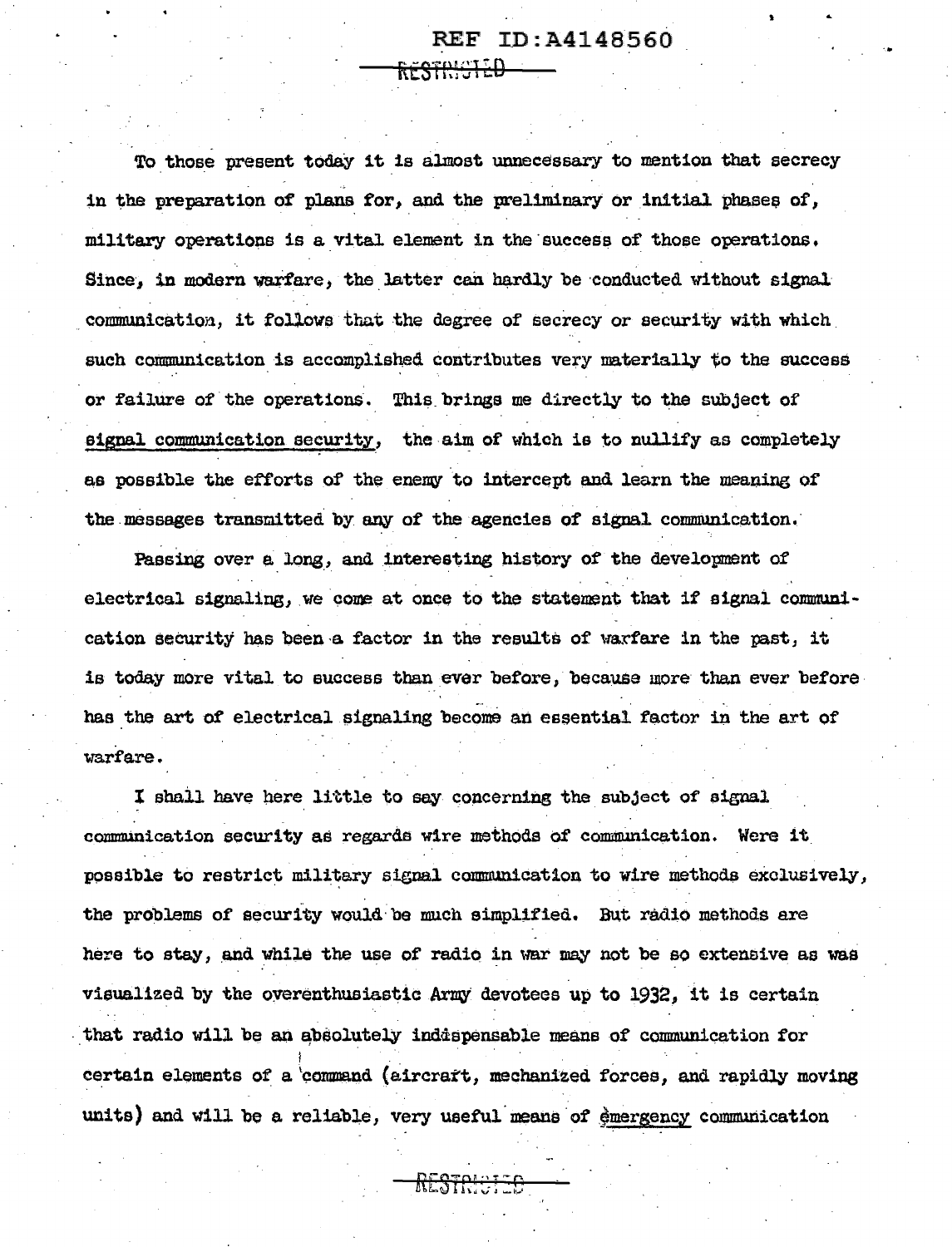## REF ID:A4148560 <del>rfstricted</del>

for other elements. It is possible that, within the discretion of an army commander, it will be used as a regular means of communication, and not only as an emergency means. Only time and real action will tell. But the very nature of radio is such that enemy interception of messages. transmitted by its means is more feasible, and therefore it is in radio communication that the principles of security are most applicable. How can we or rather how should we conduct radio communication so that we may prevent information conveyed by its means from falling into the hands of unauthorized persons no matter how remote from connection with potential enemy services?

Getting down to fundamentals, today we know three and only three basic methods for maintaining secrecy in radio communications. First, we can manipulate or do something or other directly to the signaling elements themselves to disguise the impulses corresponding to the letters transmitted. Secondly, we can, to a greater or lesser degree, control or guide the electrical signals to their proper destination by appropriate apparatus so that interception outside the path of transmission is impracticable or impossible. Thirdly, we can use cryptographic methods to disguise the taxt transmitted.

As to the first means, although I am not a communication engineer, nevertheless I have made some study in this field. More or less complicated methods of disguising, changing, or hiding the electrical signaling elements have been devised but none of them, so far as I am aware, will yield more than a relatively minor degree of security -- that sufficient to prevent casual listeners-in from hearing, intercepting, recording, or understanding the signals. They will not stand up under organized attack by persons having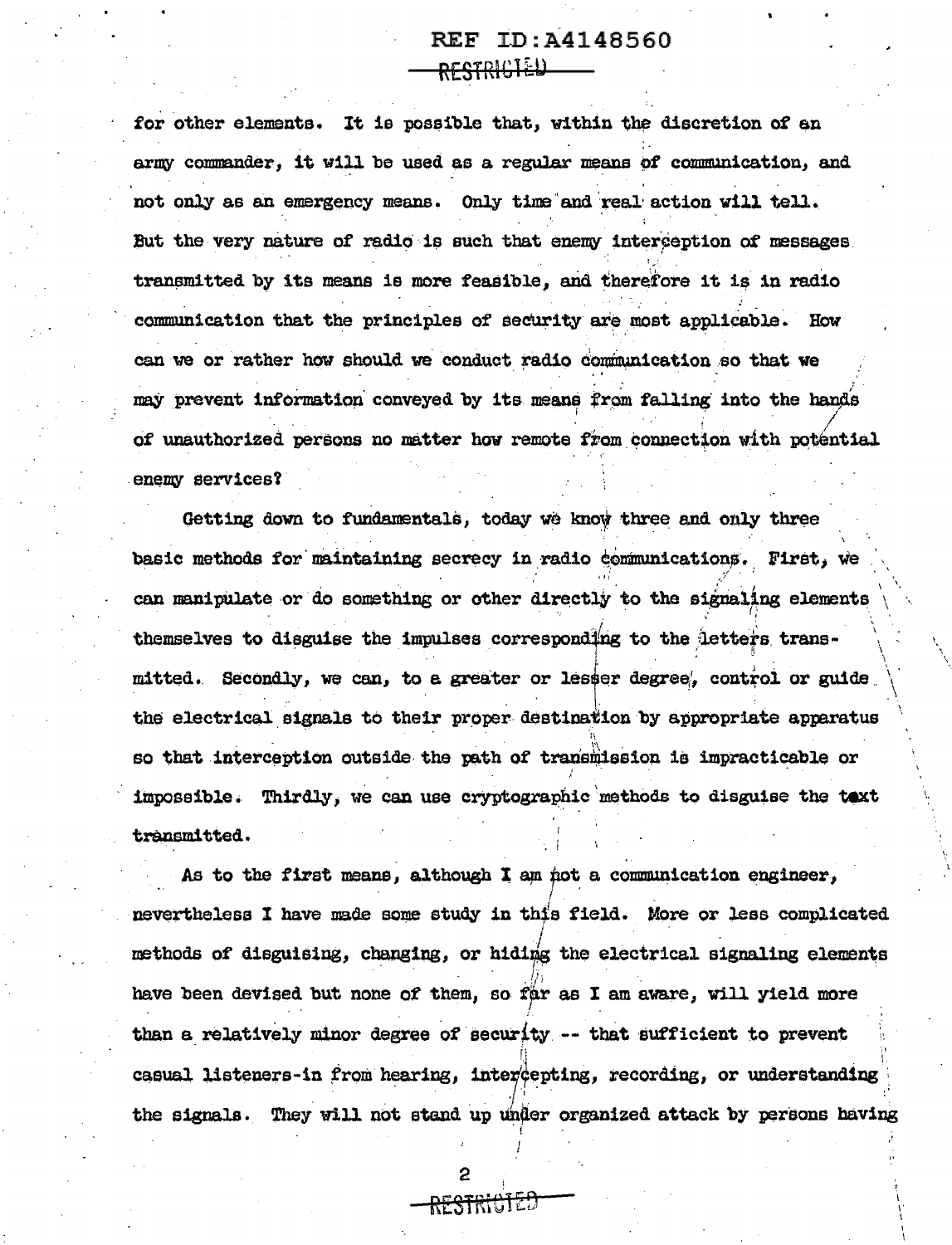#### REF ID: A4148560

<del>9781611 D</del>

an incentive to read the messages and provided with the necessary equipment to intercent the signals, whatever the characteristics of the latter may be. Of all these methods it may be said that they will only cause some annovance - they will not yield true secrecy. Among such methods I include those which reduce the letters to plural-unit-code elements (Baudot) and shift these units about: multiplex methods which require accurate synchronism between transmitting and receiving stations; methods which superimpose variable superaudio frequencies upon basic, shifting carrier frequenciés; in telephony, especially, inversion methods using side band transmission; band inversion methods, and so on. Phonographic and oscillographic equinment is available today which, in the hands of experts, renders the detection, recording, and interpretation of such signals possible. It is clear that while methods of this category yield sufficient secrecy for commercial or social use, they do not and can not render the degree of security required for military, naval or diplomatic communications which are to be kept secret for any considerable length of time against the organized attack of the cryptanalytic services of foreign governments.

As to the second basic method mentioned above, namely that involving the use of special apparatus such as directive antenna and directional radiating systems, we all know that at the present stage of development the secrecy features of such methods are only of relatively small value. Broadly speaking, the directive antenna of today are associated only with large, fixed stations; the art as regards small mobile or portable stations such as the majority of military stations must be, is just in its infancy. As to what will be the outcome of the ultra-high frequency methods using microrays (1 cm. to 1 meter),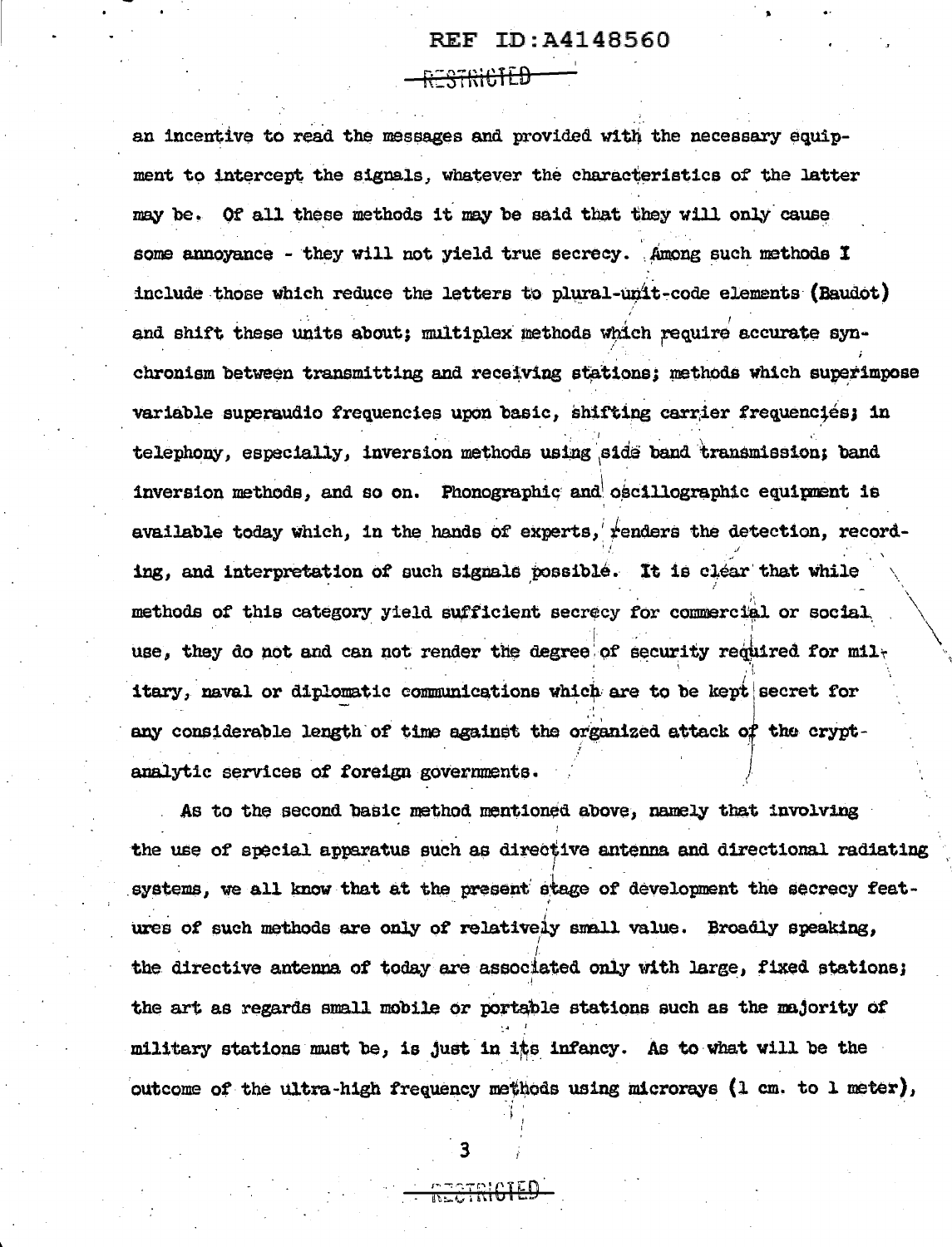#### ID: A4148560 RESTRIGI

I think it too early to say. These methods achieve some degree of secrecy because these radio waves behave very much like light rays. They can be reflected and refracted; and they can be directed to specific spots by means of narrow beams of rays. But at the present moment not only is the size of the necessary reflectors a prohibitive factor in portable sets, but also the art in general awaits farther development of radio tubes permitting of high output with microrays. And even assuming the present difficulties to be overcome, there still remains some question as to whether 100 per cent or complete directivity can be attained, for it appears that any sort of reflecting obstacle in the path of the beam will reflect and disperse a certain amount of the energy. With amplifiers capable of amplifying a millionfold, can we be sure that such stray reflected waves will not afford sufficient energy to be detected, amplified, and recorded? In this connection I would like to quote a paragraph from a recent article by Mr. W. D. Hershberger, Associate Physicist at the Laboratories here:

"Also it should be borne in mind that although a radiooptical system may be made highly directional, only relative secrecy is secured. Of necessity, a beam has a finite width even in the most highly favored case of a well-constructed searchlight. Once a transmitter radiates power into space there is no method for checking the presence or absence of unwanted listeners. If such a listener should possess better receiving equipment than that possessed by those for whom the message is intended he could operate either considerably off the

"A Survey of Radio-optics" by W.D. (Hershberger, Associate Physicist, Signal Corps Laboratories, The Signal Corps Bulletin, July-August, 1934, No. 79.

ı.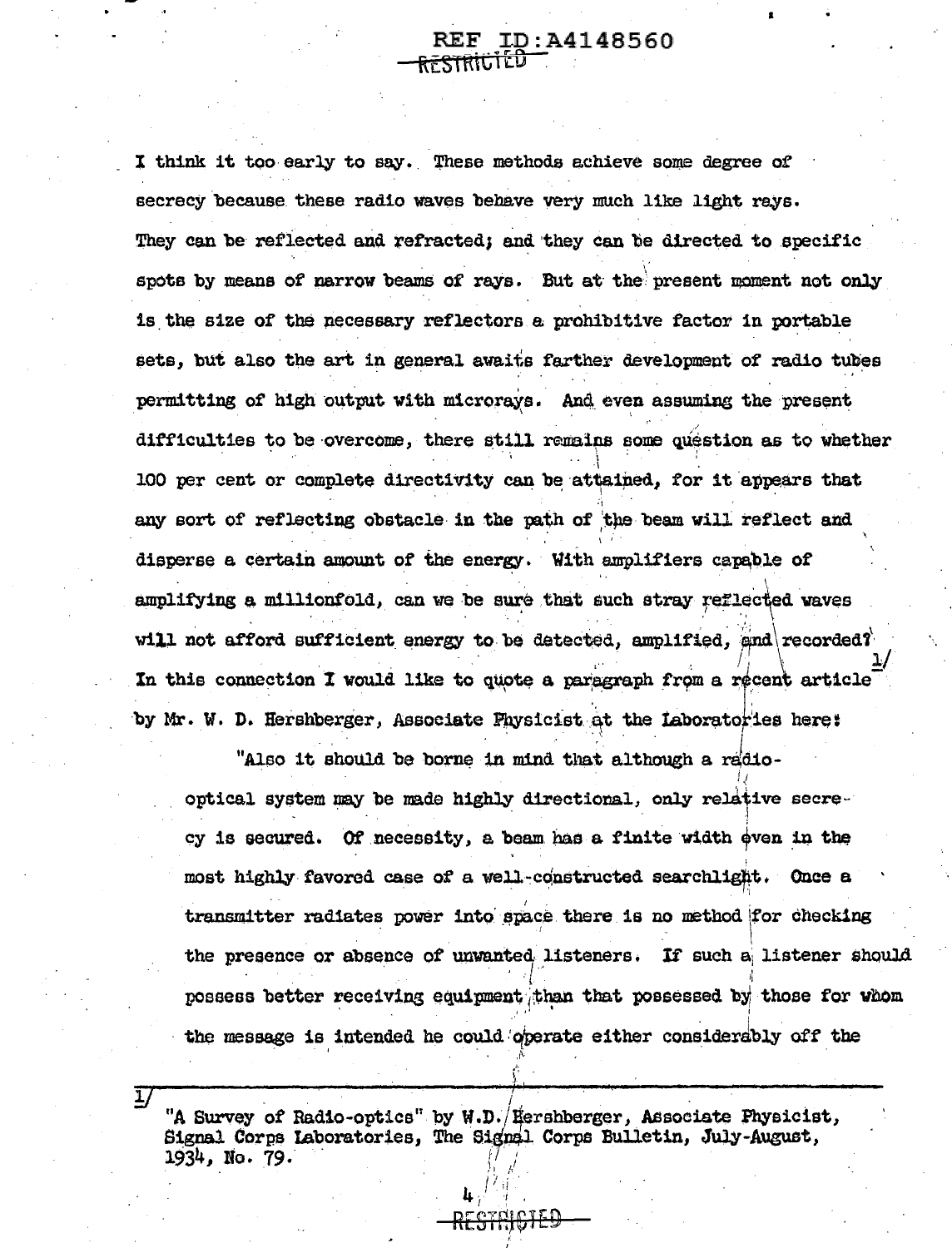## REF ID: A4148560 <del>RESTRICTED</del>

axis of the beam or at a greater range. It has been by no means demonstrated that 9-centimeter waves are limited to the direct line of sight any more than 70- or 50-centimeter waves. True no one has ever signaled beyond the horizon with such waves, but not until we actually have sufficient power to even reach the horizon should we venture opinions as to what might happen beyond it if we had the power."

Mr. Hershberger concludes his article as follows:

"The latent possibilities of the radio-optical waves are most promising, but their fuller realization is conditioned on continued technical advances. If the progress made during the past 5 years is indicative of what may be expected in the future, the field will assume an increasing importance for the Signal Corps. The use of radio-optical equipment for portable beacons for aircraft, for limited range directional signaling in all varieties of atmospheric conditions, as well as other uses which suggest themselves, can readily be forseen."

Leaving this phase of the subject, we come now to the third basic method mentioned above, for achieving secrecy in radiocommunication, viz., the use of cryptography. In a report dated October 19, 1934, to the Research and Deve opment Division, OCSigO, on the subject of "Transmission secrecy," Major Richard H. Ranger, Sig-Res., an acknowledged expert in the radio field, after considering secrecy methods applied to signaling elements (the first method mentioned by me above), says:

"By all odds the most complete and satisfactory method of obtaining secrecy in telegraphic communication consists in using cipher. There are all grades of codes of such type requiring more and more labor

> 5 -RESTRICIED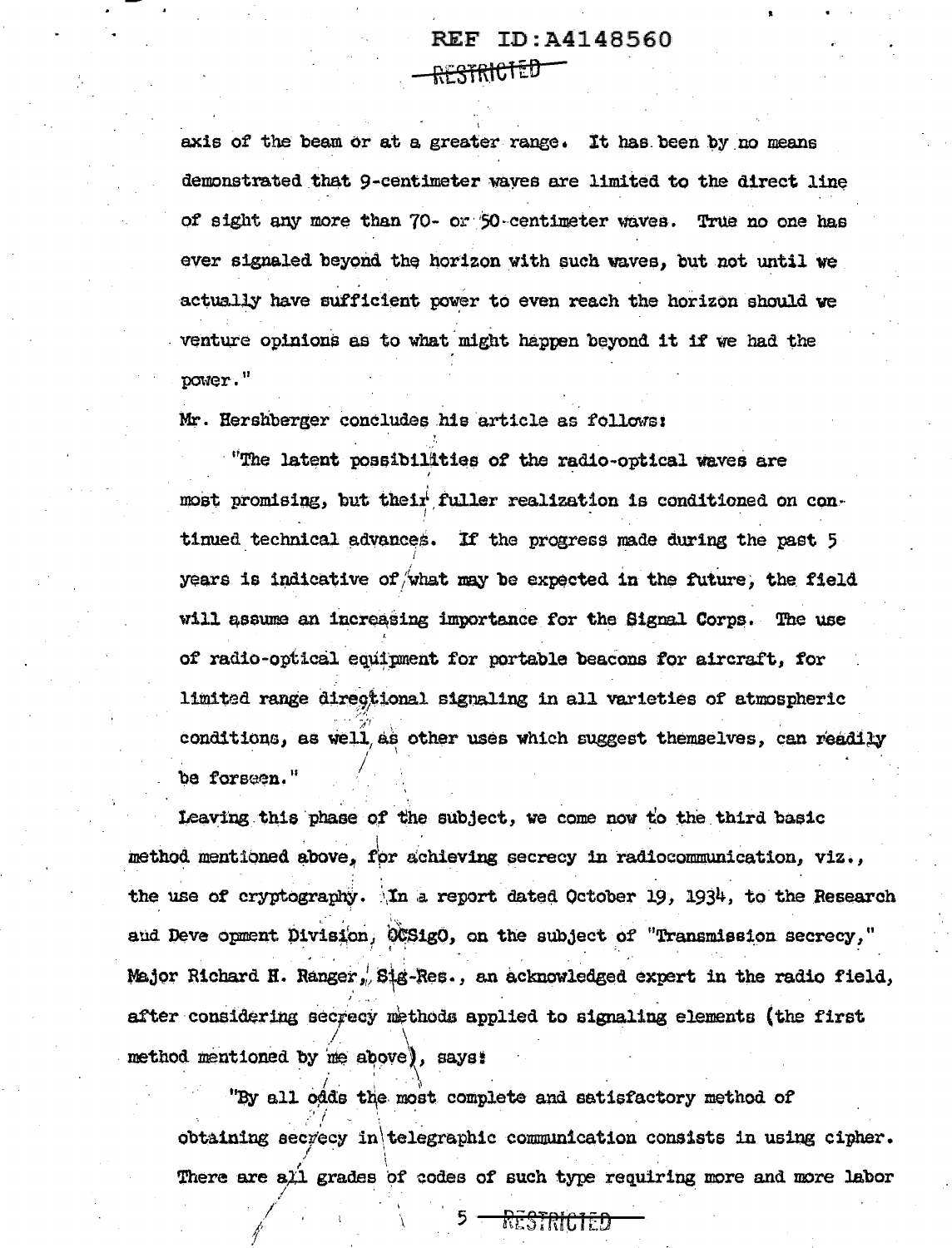## REF ID: A4148560 <del>RESTRICIED -</del>

in translation. In addition to the letter by letter substitution there is of course the word and phrase substitution which gives a wide latitude to secreting messages in this form." Major Ranger concludes his report in the following words:

"It is felt that secrecy for telephonic transmission would involve terminal equipment much more involved than the work would justify. This would be particularly true of anything for airplane or front line use and it would seem that the necessary secrecy would have to be obtained by code even for telephonic work. For telegraphic work it seems that straight ciphering is by all means the most effective method, because it requires no special equipment in the communication channel. Furthermore, with the development of printers, it is felt that the enciphering and deciphering equipment may readily be inserted at each terminal so that the operational becomes practically automatic with very quick and efficient service for the service intended and very difficult of interpretation by any other. It would therefore seem that this latter method is the proper method of attack on secrecy."

Before taking up du detail the question of codes and ciphers, I think it advisable to discuss for a few moments certain other phases of radio communication more or less directly connected with the question of secrecy in space telegraphy. I refer to the matter of radio frequencies, radio calls, procedure, addresses and signatures.

Radio differs from wire communication in many respects, but there is one difference which is of great importance in connection with secrecy. It is this: in the case of wire telegraphy, if you see a wire line and want to locate the source of the electrical impulses guided by the wire, you must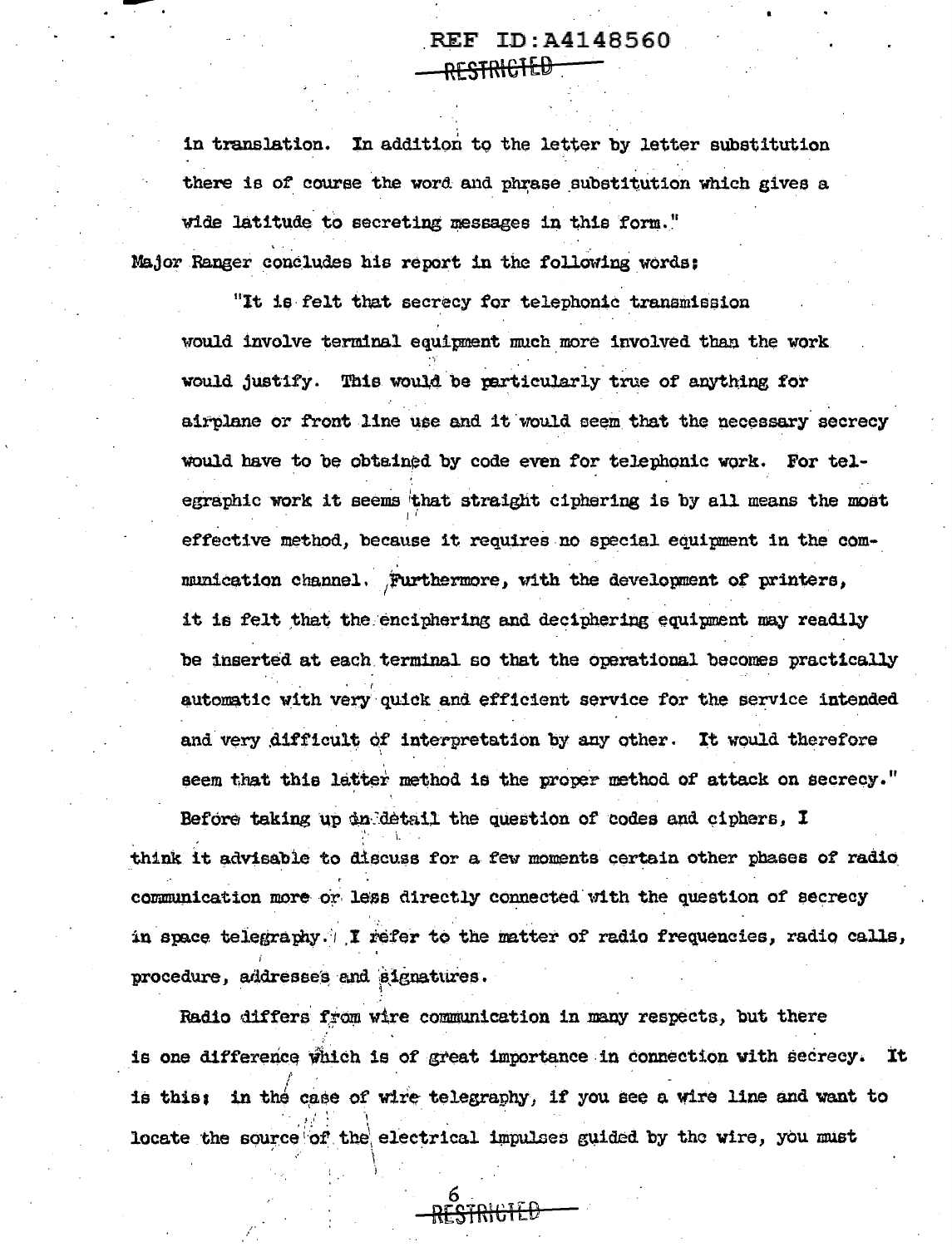# REF ID: A4148560

actually and physically follow the wire to the point where the signals are fed into it; but in the case of radio telegraphy, you can locate the transmitter without actually seeing it, though it be many miles away. I mut the matter in simple language so that you may more readily visualize the military consequences of the possibility of radio direction finding. It means that without even attempting to read the messages transmitted by radio, if they are in cryptographic form, valuable information can be obtained merely by locating the transmitting stations, studying the characteristics of the transmissions, the stations with which they communicate, when and how much they transmit, and so on. What this valuable information is, I hardly need point out to you: the location, disposition and grouping of the enemy forces; in other words, his order of battle, and his intentions.

This is an aspect of radiocommunication which I should enlarge upon at this point. Let us assume that the stations AB, CD, EF. GH call one another, and that the enemy radio intelligence service has intercepted the calls. At the moment we will assume that these calls mean little or nothing to the enemy. But as traffic among these stations proceeds the situation clears. The location of the stations become known, of course; but the actual volume of traffic, even if the subject matter is not understood, will enable the enemy signal intelligence service to determine certain facts. An increase in volume of traffic may indicate the movement of troops, or again, an attack. In fact, an outstanding instance of the usefulness of this source of information is found in the case of the socalled ADFGVX Cipher System employed by the German Army on the Western Front in 1918. (Cite story of chart of activity.) Another extremely important instance, was in connection with the American St. Mihiel drive. Just before this attack there were many indications that the Germans had withdrawn and the advisibility of advancing the infantry without artillery preparation was ser-

RESTRICT D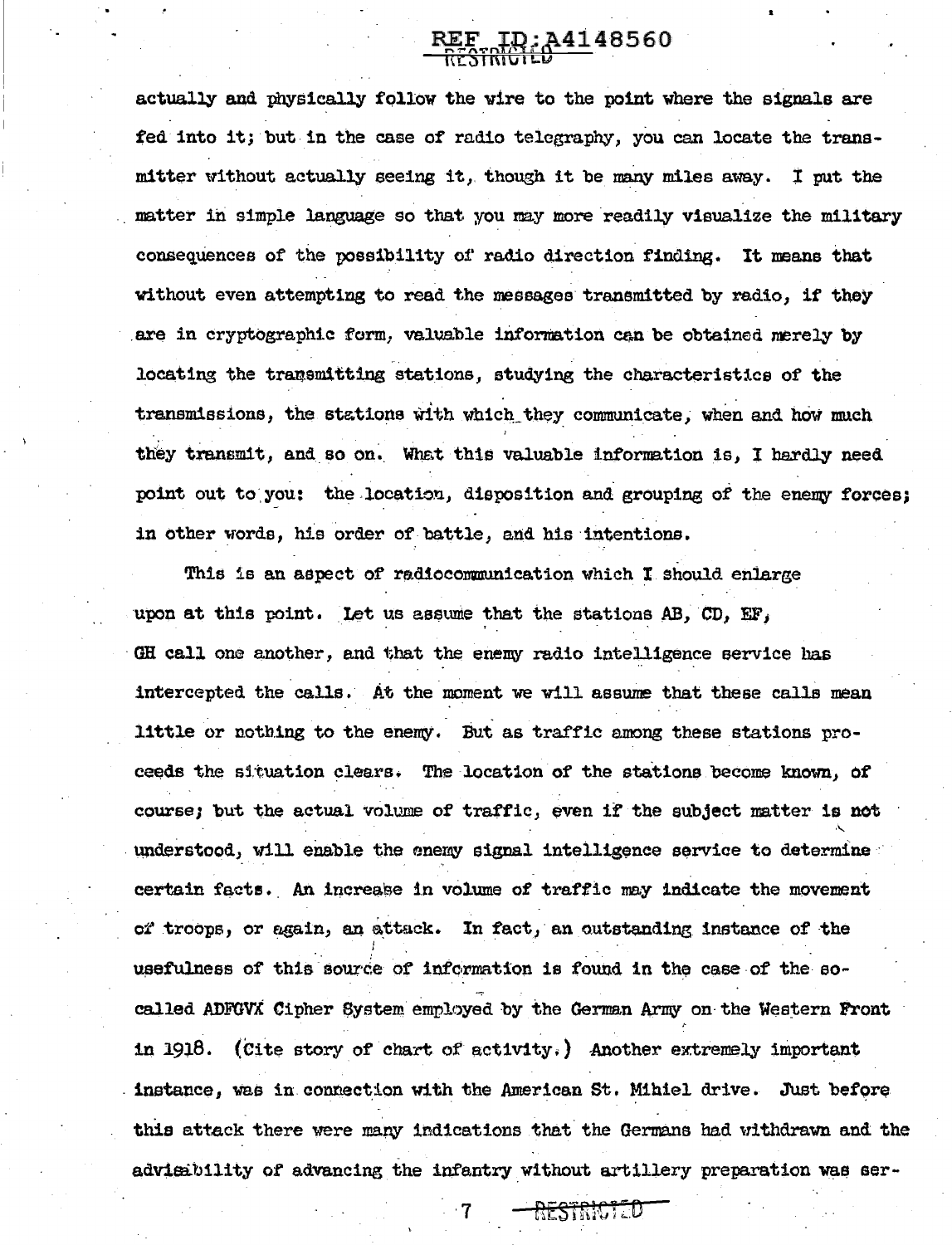## REF ID:A4148560 <u>DESTRICIED</u>

iously considered. The final decision to make the attack as originally planned was based on the evidence of the radio-direction finders, which conclusively indicated that the enemy radio stations were still active in their old locations. How many American soldiers owe their lives to this one case of alertness on the part of the Signal Corps intercept and goniometric service. it is impossible to say. You may gain some idea of the importance which General Nolan, Chief of G-2 in the AEF, placed upon the value of the goniometric service when he said, in the dispassionate tone of his finsl report: "From the goniometric service it was possible to get much valuable information, obtainable from no other source, in regard to enemy intentions."

Now in collecting this information, the data upon which it may be based consist of radio frequencies, calls, procedure, addresses and signatures. These are intimately, directly, and unavoidably connected with the technical operation of the stations, with the handling of the traffic, and with the origins and destinations of the individual messages. Let us take them up in the order mentioned.

Regarding the matter of radio frequencies and its relation to security, I can say but little at this time. It is obvious that a complete knowledge of the frequencies employed by the different units is of great and immediate help to the enemy in intercepting the messages. Can these frequencies be shifted about as often. for example, as we can shift call signs? If so, a greater degree of security will be afforded in proportion to the frequency and thoroughness of the shifting. Approximately 160 different channels separate by 20 kc. are available for Army use under the present set up of assigned frequencies and equipment, and,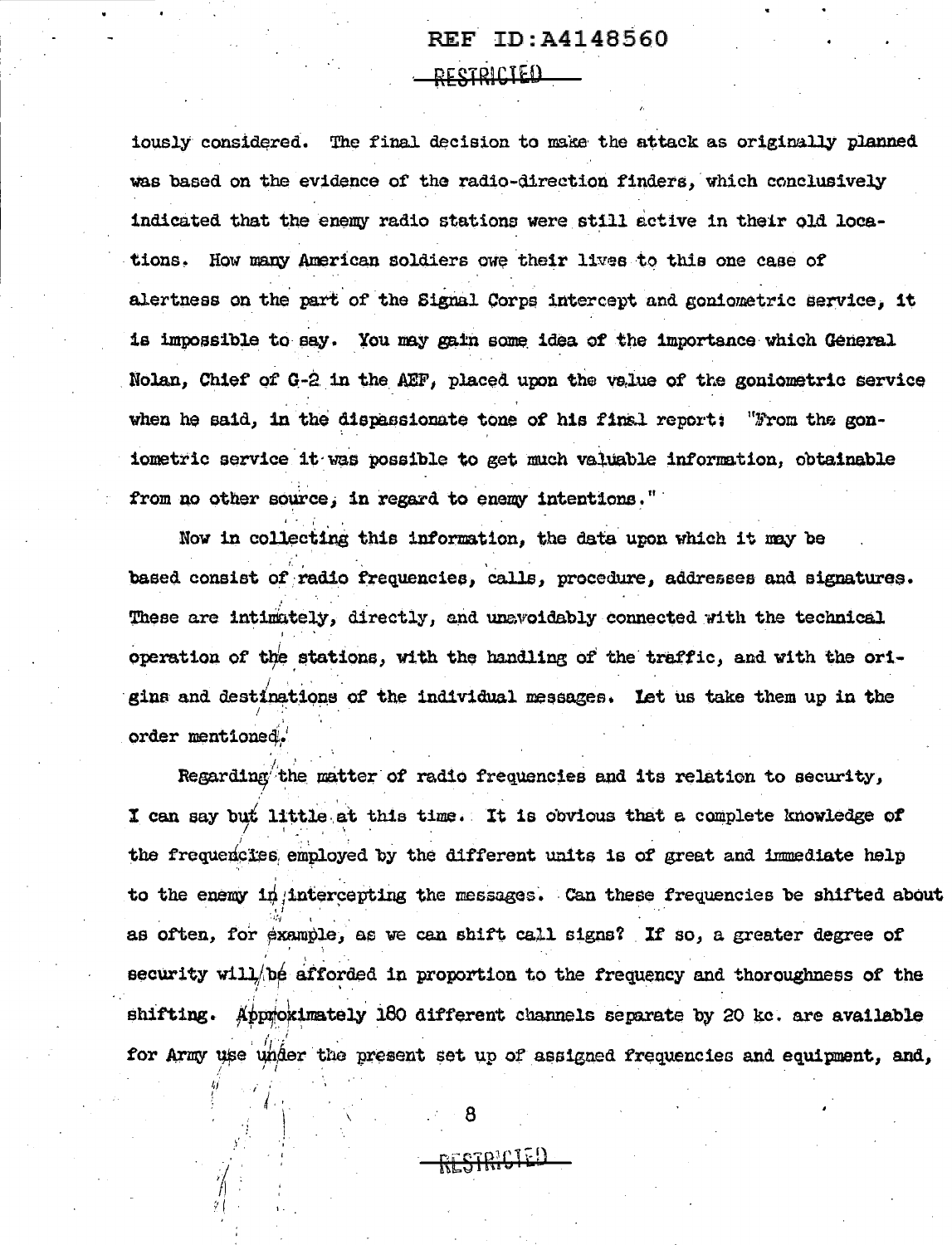#### REF ID:A4148560

#### <del>restricted</del>

with the exception of the sets assigned to forward infantry and cavalry units, all Army sets are of the universal type, so that frequency-shifts can readily be made among the latter. It is my understanding that certain limitations introduced by the present fixity in frequency of the sets used by front line infantry and cavalry units makes a thorough shuffling of the available frequencies impracticable; but even a partial shuffling of frequencies is better than none. The important principle to note in this connection is that the most thorough changes and shifts should be made. among the most mobile units, with other shifts as thoroughly and as frequently as practicable, and certainly each time a unit moves to a new position. If mechanized cavalry, for example, have used frequencies **a**, **b**, **c**, and d in the last engagement, they should not use the same frequencies in the next action. Again, for example, if the lst Division is today occupying a position on the front as a part of the I Corps, and tomorrow is moved to a new position and forms an element of the III Corps, a complete change in frequency and calls used by the Division net is indicated, otherwise the enemy, by taking bearings upon the transmitters of the lst Division, noting the same frequency and the same calls, will know at once that the division has been moved and can draw definite conclusions from this fact.

In short, a knowledge of radio frequencies, if the latter are not changed, not only facilitates the interception of the traffic, but also leads rapidly to identification of radio nets; the latter rapidly leads to identification of types of units and their groupings, finally to the actual identification of numerical designation, when other information is at hand,

In the foregoing remarks, I have already more than alluded to the part played by changing radio calls. If they are not changed frequently, they lead not only to an easy identification of units, their location, and groupings, but

'

9 <del>Restricted</del>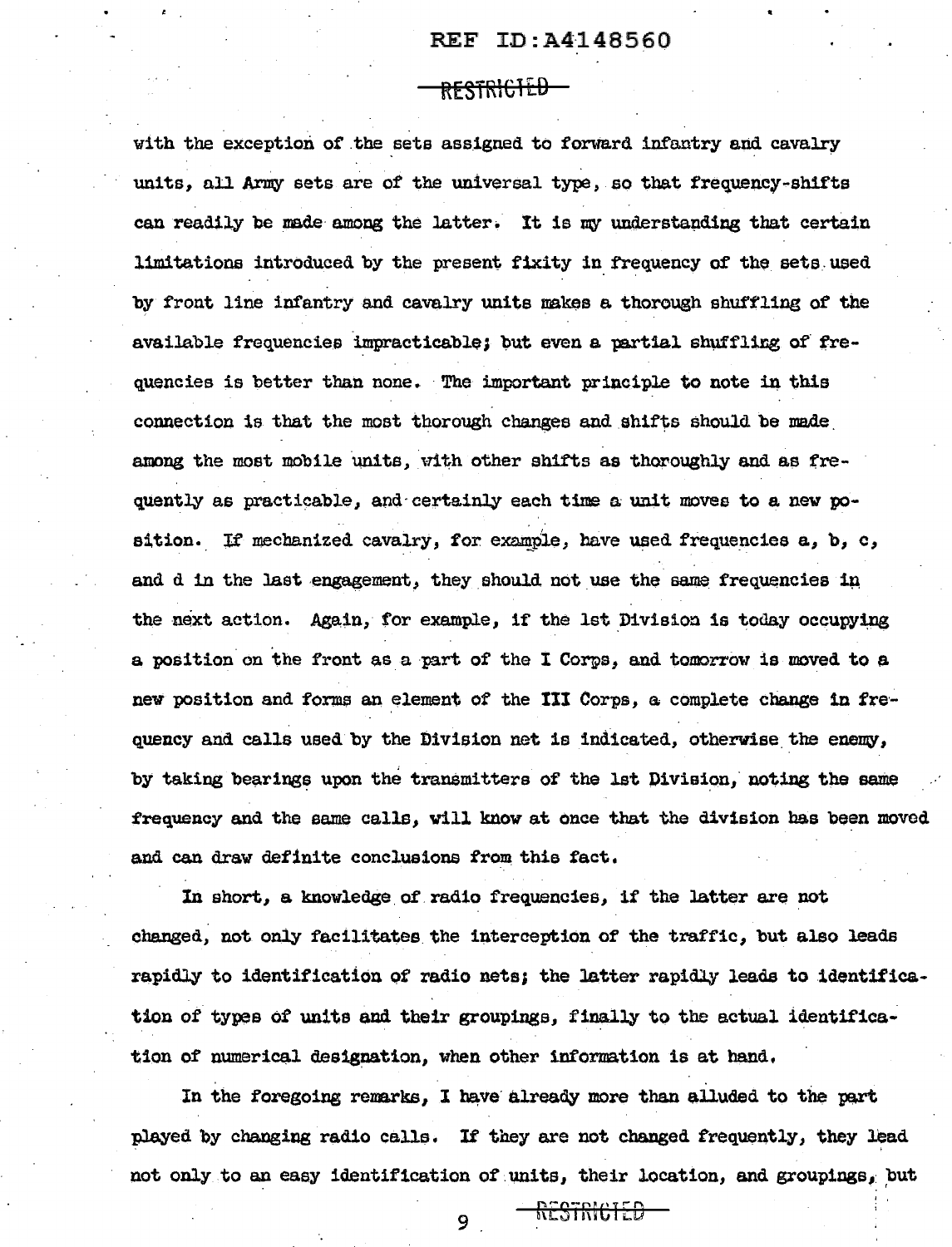## REF ID:A4148560 <del>RESTRICHED</del>

also they assist the enemy cryptanalysts in the attacks upon the text of the messages. For instance, it is easy to see that if' an intercepted message carries with it not only the text but also indications as to the location of the transmitting station, its call sign, and the call sign of the receiving station, this information will assist the enemy cryptanalysts to identify the communicatants, where they are, and to what group or superior unit they belong. This often then affords some basis for assumptions as to the general tenor I of the message and gives clues to the possible presence of certain words in "'· the message. It is often the case that without these clues, solution is delayed or rendered impossible.

You will immediately ask: how practicable is it to make such wide and frequent changes in frequency assignments and call signs? Is this not going to place a tremendous and impossible burden upon the signal officers of the units concerned? Those of you who have ever had experience in the mere physical labor involved in getting up lists of frequencies and lists of call signs for one field army will probably answer the foregoing question postively, saying that it will be impossible to make these frequent changes. But I will ask you to suspend your final judgment until I have outlined to you a mechanical method which can be employed in the production of these lists, which we have but recently worked out in connection with the production of codes. I think you will find it of considerable interest, but at this point in my talk I will stop only to say that I think the mechanical method can be applied successfully to this problem, so that frequent and thorough shifts in frequency assignments and in radio calls will be quite practicable.

A few minutes back the matter of radio procedure was mentioned as being connected with the question of security. Basically, the purpose of radio procedure is to facilitate the movement of traffic by reducing the amount of conversation exchanged between operators and by standardizing the reduced  $\frac{R_{\rm L}^2STR[6]^{1.9}}{10}$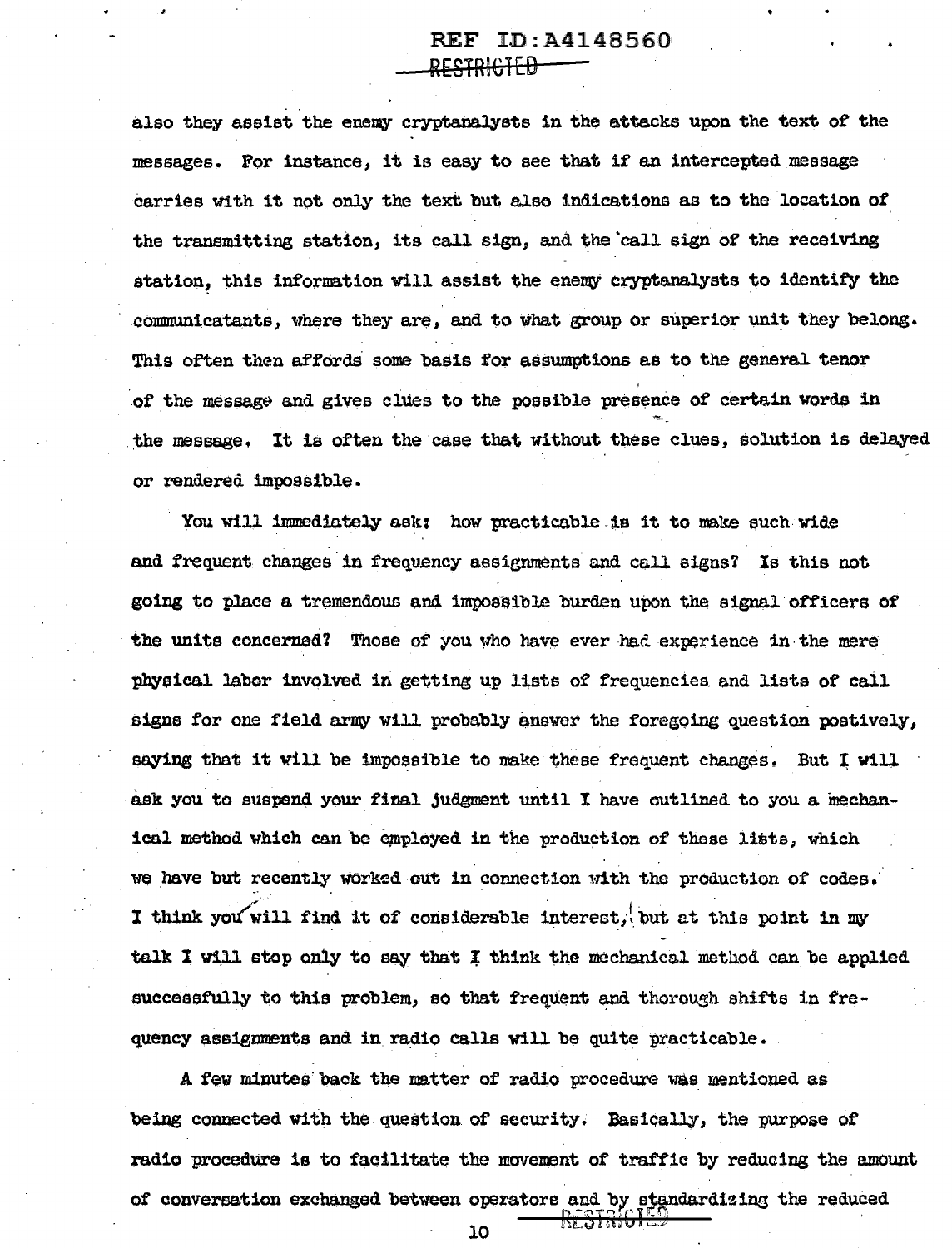## REF ID: A4148560 RESTRIGIED

conversation so as to avoid ambiguities and questions. From the secrecy point of view the importance of a strict adherence to authorized procedure is to be emphasized. Every time a transmitter is operated means a time when bearings may be taken on the emission. That is one point. Another point is that if operators are permitted to engage in mere gossip, they will be certain to disclose information of value to the enemy. And finally, a strict adherence to authorized procedure is to a certain degree an aid in authenticating the transmission of our own messages and will make the transmission, by the enemy, of false and "decoy" messages harder.

The last of the subsidiary preliminary considerations to radio. security is the matter of address and signatures. It is obvious that these must be hidden or disguised. Various methods suggest themselves for the purpose. They may be cryptographed in the same code or cipher that is used for the text of the messages; but if this is done it greatly weakens the code or cipher. They may be cryptographed in a special code or cipher, adapted only to this purpose; but this adds one more system to an already burdensome list of systems. Finally, the radio calls themselves may be employed to serve not only for their own specific purpose but also as addresses and signatures. To this proposal I can see no serious objections, but the matter is still under consideration. At this time, I can only quote the appropriate paragraph from the recently issued Tentative Cryptographic Security Manual:

"18. Addresses and signatures. - a. Much important tactical and technical information can be obtained by an alert enemy merely from a study of the addresses and signatures of cryptographed messages. For this reason these indispensable parts of every message must be disguised or hidden.

RESTRICTED

11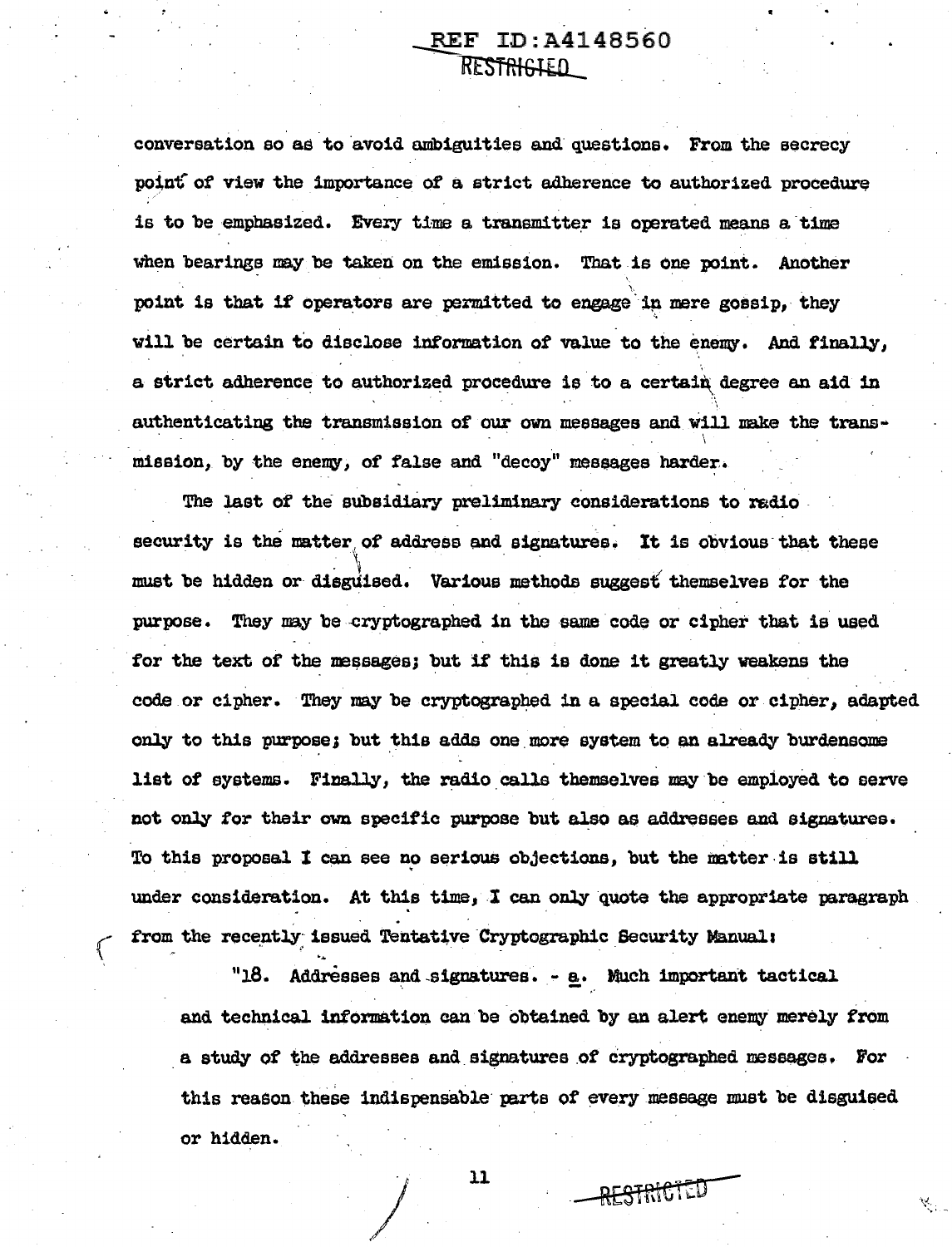#### REF ID:A4148560 RESTRI<del>CIEU</del>

b. Cryptographed messages within the military establishment will not be addressed to specific individuals by surnames of addresses, nor will they carry as signatures the surnames of specific individuals as the senders of the messages. They will be addressed only to and signed only by (or in the name of) the conmanding officers concerned, using their official designation or title of office. In the case of received messages, the specific officers to whom copies are to be distributed will be determined by the commanding officer of the headquarters concerned or by his administrative officer.

c. In the theater of operations, in messages which are transmitted in normal or abbreviated form between field units in tactical nets (radio, wire, telephone, visual), the tactical call signs of the units concerned, as given in the heading of the message, will also serve as the address and the signature. In no case will the address or the signature appear in the text of the message, either in plain or in secret language, except in the special case cited in subparagraph d. At the receiving message center the official designation of the addressee and of the sender (as indicated by the call signs appearing in the heading) will be inserted in the positions reserved for these items on the authorized field message blank.

d. When a message is intended for an individual not permanently assigned to the headquarters to which the message is sent, it will nevertheless be addressed to the commanding officer of the headquarters concerned and the first few words of the text will indicate for whom the message is intended. If the text of the message is to be cryptographed, information as to the addressee will be cryptographed in the same code or cipher as that used for the text; the surname of the person for Whom the message is

12 <del>- RESTRICTED</del>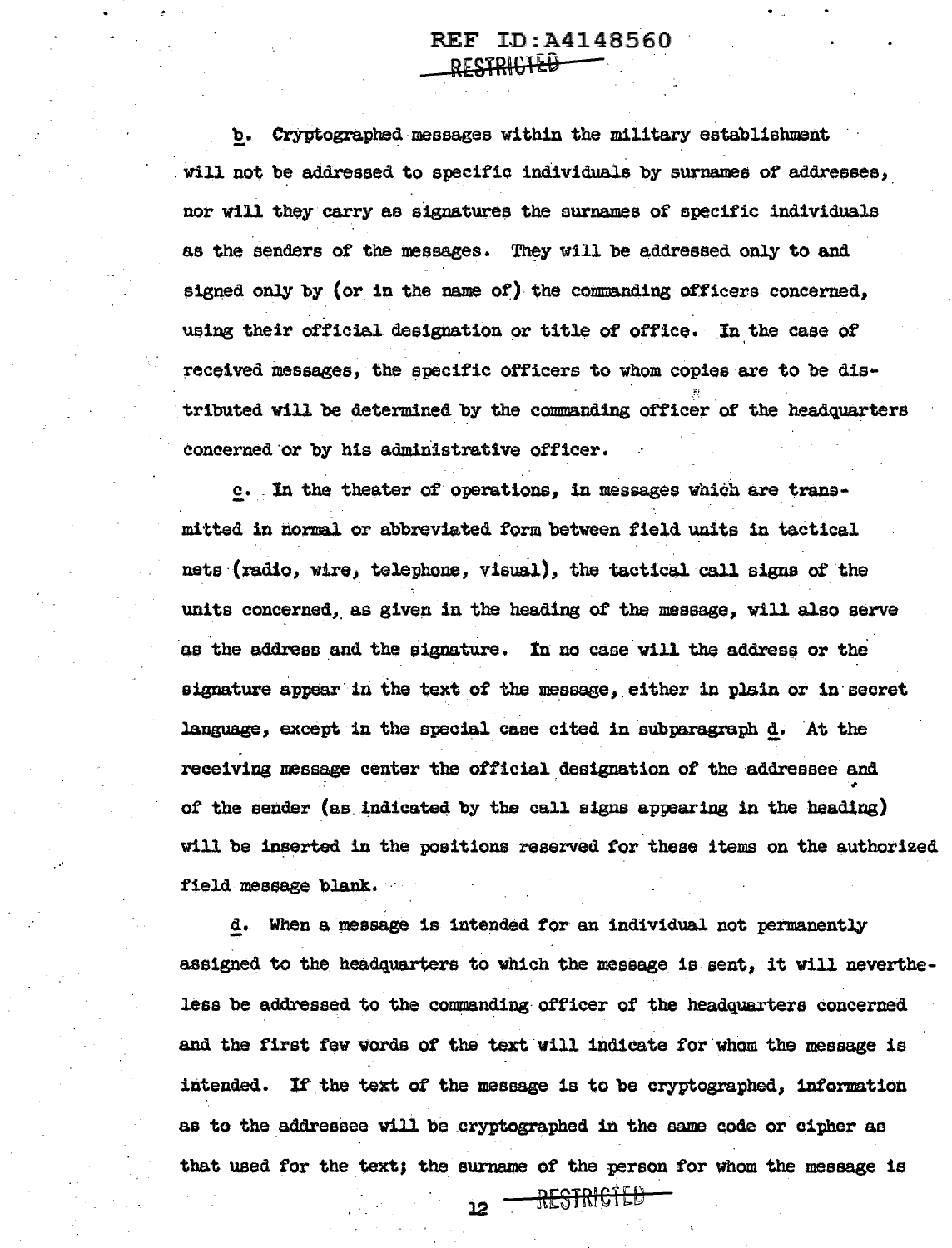# REF ID:A4148560

intended and the surname of the sender may be used in these cases. The plain text of such a message may be as follows: "For Lieut. Col. John Doe stop You are directed to return to permanent station at once signed Richard Roe".

e. In the case of code or cipher messages in the zone of the interior, a special address and signature code will be used in accordance with the instructions governing the employment of that code."

I cannot close these preliminary remarks without directing brief attention to the opportunity which radio communication affords for organized. coordinated attempts at conscious deception of the enemy. If it is possible to gain information from a mere study of radio calls and traffic volume as well as traffic direction, it is just as possible to deceive the enemy by deliberate dissemination of false calls and false traffic. But this is a subject which requires much thought and extremely careful control, otherwise it will either be wholly unsuccessful or it will defeat its own purpose. I know of only one or two cases of successful deception of this sort. (AEF mobile dummy stations; Allenby in Palestine.) It seems to me that by and large it is much safer merely to take cognizance of the part played by radio calls, the direction and volume of traffic in the derivation of important information and so far as possible keep the traffic at a perfectly even level at all times, rather than to try to deceive the enemy by radio camouflage measures and take a good chance of overplaying one's hand. The job of keeping the traffic at an even level is sufficient to keep all hands busy! If radio camouflage is to be tried, it should be left to specialists under the direction of the highest commander involved, just as the imposition and lifting of radio silence is left to him.

 $13$ 

RESTRICTED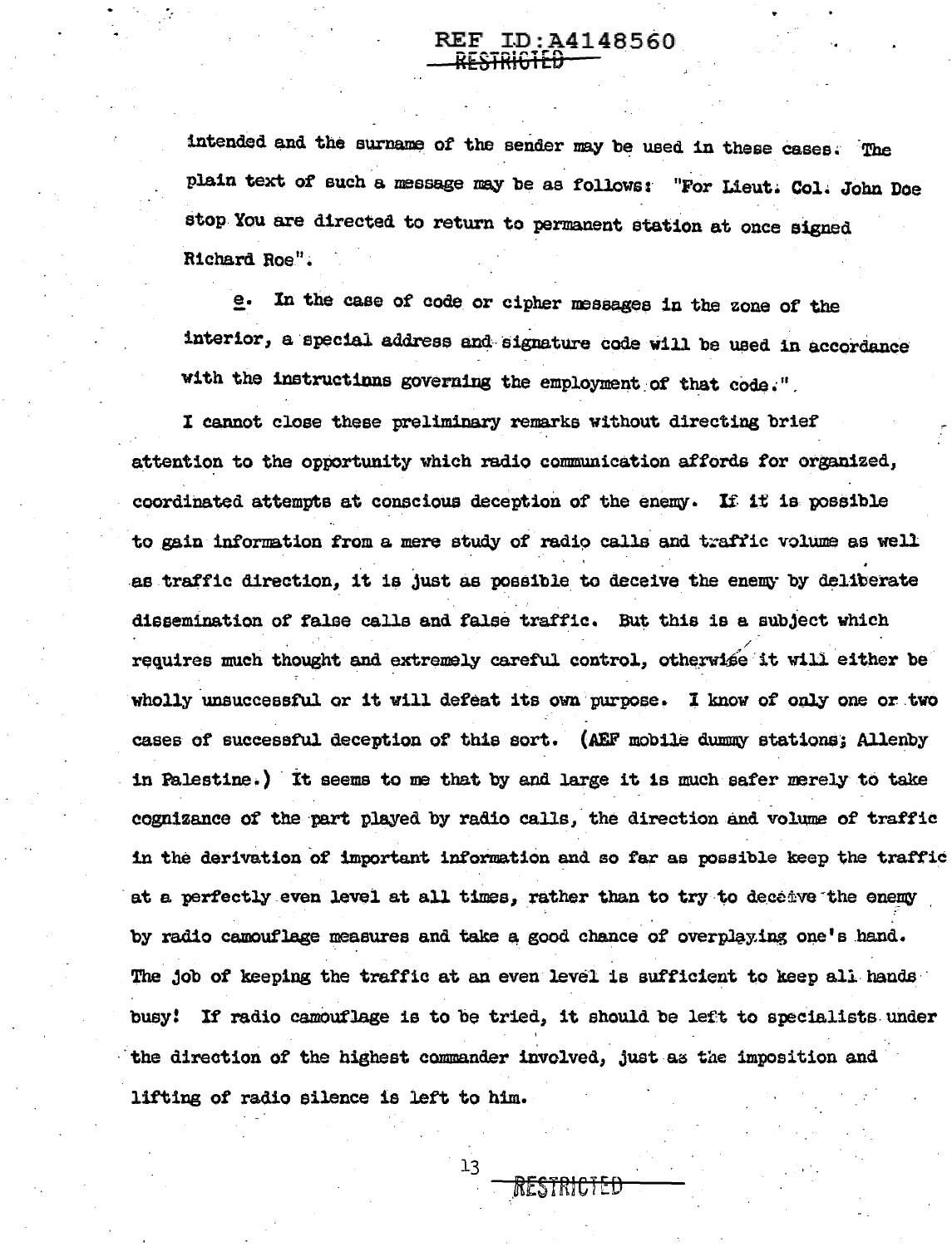## RE-FREEDHOL48560

Having referred to the matter of radio silence, I will point out that this is a very important means of achieving radio security. The greatest problem 1n connection With it is not so much when to impose it aa When, how, and why to break it. During silent periods the signal officer must understand the general tactical as well as the special radio situation in order to know when and for what kinds of messages the silence will be annuled at his command. He must be guided by doctrine and the special instructions in effect during the operation. The period of radio silence is often assumed to be a period of relaxation for communication personnel but it should, on the contrary, be one of watchfulness and preparation for all communication personnel.

Having diepased of these preliminary matters, we come now directly to the question of codes and ciphers.

Let us note the list of systems now authorized for use in the military service. (Par. 39 CSM) This is quite a formidable list and one may question the practicability of handling so many different systems. But a study of Par. 33 of the Cryptographic Security Manual soon shows the reasons for such an extensive list.  $(Read Par. 33.)$ 

It will be admitted that at the present stage in the art of cryptography, for such a far flung organization as our military establishment, the necessity for wide distribution of methods and for systems to cover the three categories of secrecy dictates the use of all the systems listed.

You may inquire as to the possibility of cryptographic machinery supplanting certain of the codes mentioned. You are perhaps aware that all over the world there is at present more or less feverish activity along the lines of the development of mechanical and electrical cipher apparatus. Most of these devices, I feel sure, have come to the attention of the Chief Signal Officer and we have studied them with great care. None of them have been found to be wholly suitable for our service. If the Chief Signal Officer could have had only l per cent of the money that civilian agencies have spent in this country  $14 - \frac{R_{CQ}^{2}R_{CQ}^{2}}{R_{CQ}^{2}R_{CQ}^{2}}$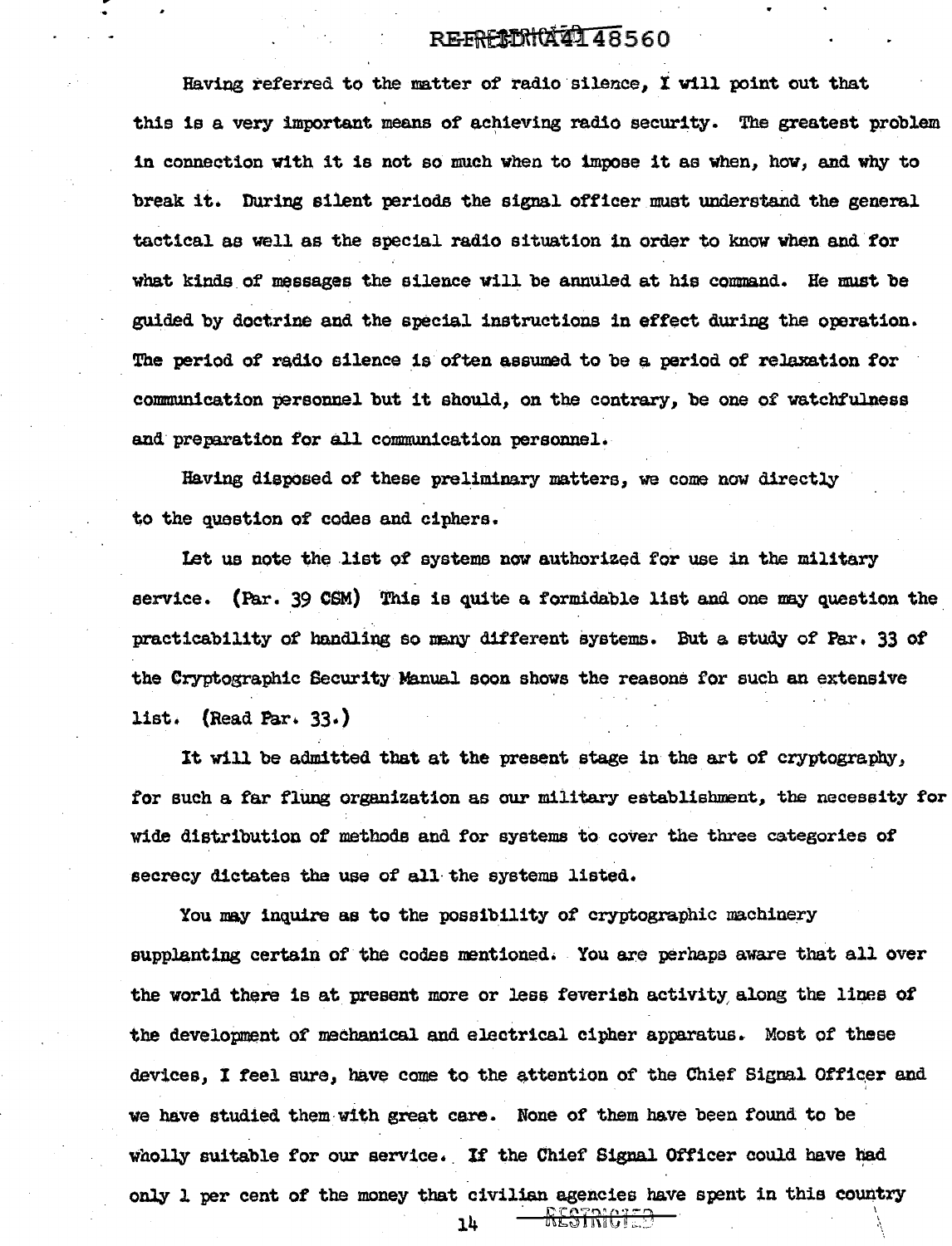REF ID: 04148560

alone during the past 20 years in their efforts to produce a\_suitable cryptographic device, I am sure our developments along this line would have been . completed long ago. The basic reason for the failure on the .part of these <sup>~</sup>... ". - civil agencies to produce a really good machine is that the inventors that have worked on the problem have all been excellent mechanics, excellent draftsmen, excellent fabricators - but not cryptanalysts, or at least not with sufficient experience in modern cryptanalytic theory and ... practice. (Here relate one or two recent experiences with cipher machines.) .

For your own information I will tell you a bit about our confidential developments in this field. (Here tell of Cipher Device Type M-134 Tl and  $T2$ .)

The successful completion of this project (and I foresee no difficulties in this respect) should provide us with appropriate machinery for secret intercammunication between our large, fixed headquarters both in the Zone of the Interior and in the Zone of Communications. If this is done, we may find it possible to discard our War Department Staff Code, War Department Confidential Code, and War Department Telegraph Code, for the same machine, with different cipher keys, can serve the purposes of these three codes, without any danger of compromising the most secret communications, for which the War Department Staff Code is intended. How far down this machine can be taken in the combat zone remains to be determined. The complete apparatus consists of a cryptographic unit and a printing unit, but the system is flexible as regards the presence or absence of the printing unit of the mechanism. I see no reason why the complete machine cannot function successfully at GHQ, and at Army Headquarters. Without the printing element, it is entirely feasible to take it down to Division Headquarters, in which case it can replace Army Field Code. I am not so sure that it will be possible to take this machine below Division Headquarters. If not, can we develop a smaller automatic device for secret communication within the

15

RESTRICIED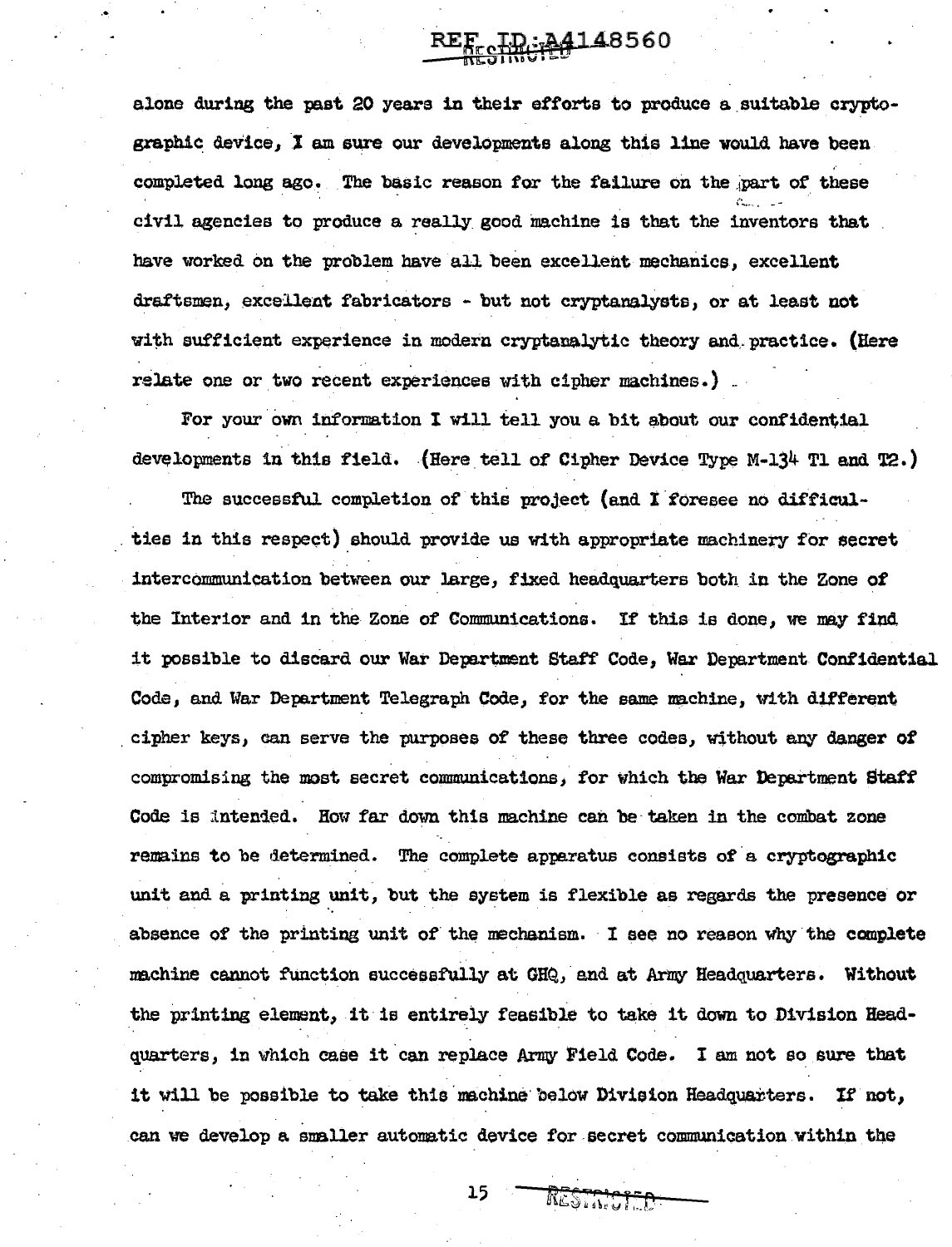## REF IDSTATILE 560

Division? Can we develop any small device which will give the equivalent security of our Division Field Code? For I must say to you that at the present state of the art, a code such as our Division Field Code, if frequently changed and properly handled, yields a greater degree of security and is faster than any small, practicable cipher device that has come to my attention. The development of a device to replace the Division Field Code will take considerable time, and may not be practicable in the end. In the meantime we must rely upon this code for communications within the Division.

The question arises now: how frequently can new editions of the Division Field Code be prepared? I will recall to your mind that this code is a two-part, cross-reference code, each part containing approximately 6000 lines of text. Our latest copy comprises 100 pages of printed matter. With our present methods it takes five men approximately one month to produce the manuscript for such a code and the manuscript in this case consists of the text typed on 3 x 5 filing cards which then go to the Government Printing Office. But I have recently developed a method for producing code manuscript by machinery and this method can give us a complete manuscript in not more than five or six days using the full-time services of but two men for the job. You will no doubt be interested in this method of code production and I think it well worth explaining in some detail. (Here go into the details, using scheme formulated in presenting matter to The Adjutant General.)

There is no doubt whatever in my mind but that in case of emergency this automatic method would be the one we would find most useful, and most macticable. It has all the advantages of speed, accuracy, and safety. Moreover, in the field the manuscript could be reproduced photolithographically by our Engineers, or, if GHQ is provided with a printing plant, by whatever agency controls that plant. Perhaps the Signal Intelligence Service GHQ would

RESTRILIED

16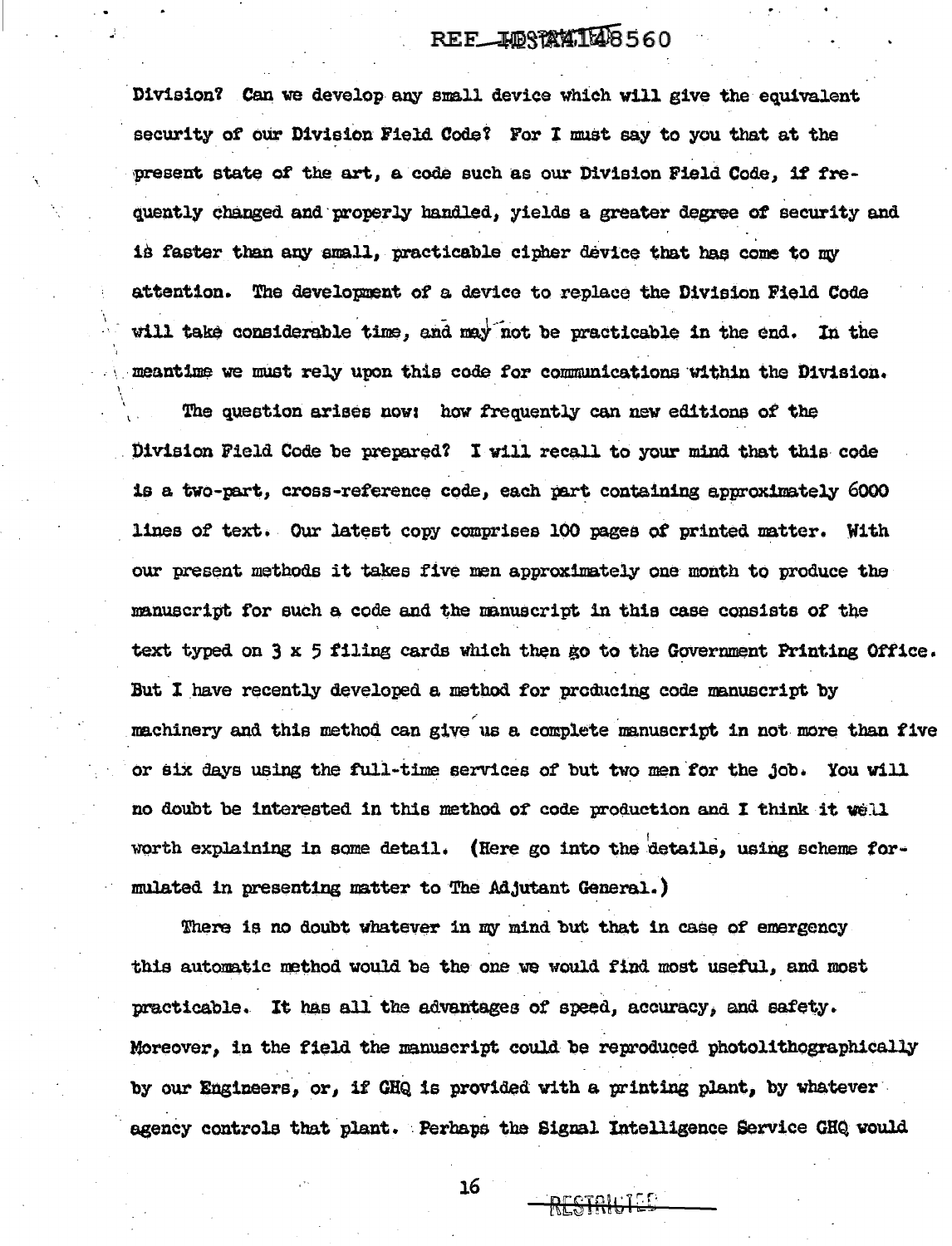#### REF-REDERALLA8-560

be provided with such facilities purely for the purpose.

In discussing the production of lists of frequency assignments and radio call signs, I referred to the possibility of devising a mechanical method for their production. You will no doubt see now what I have in mind. Here again I see no obstacle to the use of these very efficient machines for the purpose and you, in turn, can appraise the proposal from your point of view. I shall be glad to discuss this matter further and answer questions which may occur to you.

The production of code books, cipher tables, cipher alphabets and keys is but the first step in a rather long and somewhat complicated chain. You know that by recent changes in AR 105-5 and 105-25, the Chief Signal Officer now bas the responsibility not only for the production of manuscript for codes and ciphers, but also for their printing, storage, issue, and accounting• The safeguarding of the final documents is a problem in itself. Without adequate control over these phases it is useless to expect much of a degree of security. Proper storage space at the production center is vital, but no more so than at the headquarters to which the codes and ciphers are issued. Definite, detailed, and quite specific regulations governing the handling of the documents by all personnel concerned are also necessary. And finally, without a properly instructed and caretully indoctrinated using pereonnel, even the . very best cryptographic systems can be readily and quickly compromised. In this matter of instruction and indoctrimation we have recently made an important step forward when the Chief Signal Officer prepared the Cryptographic Security Manual already mentioned. This manual, approved by the Secretary of War, has thus far bean given only a very limited distribution because it contains certain matters which are secret and which therefore cannot be widely disseminated. But

17

RECIPIC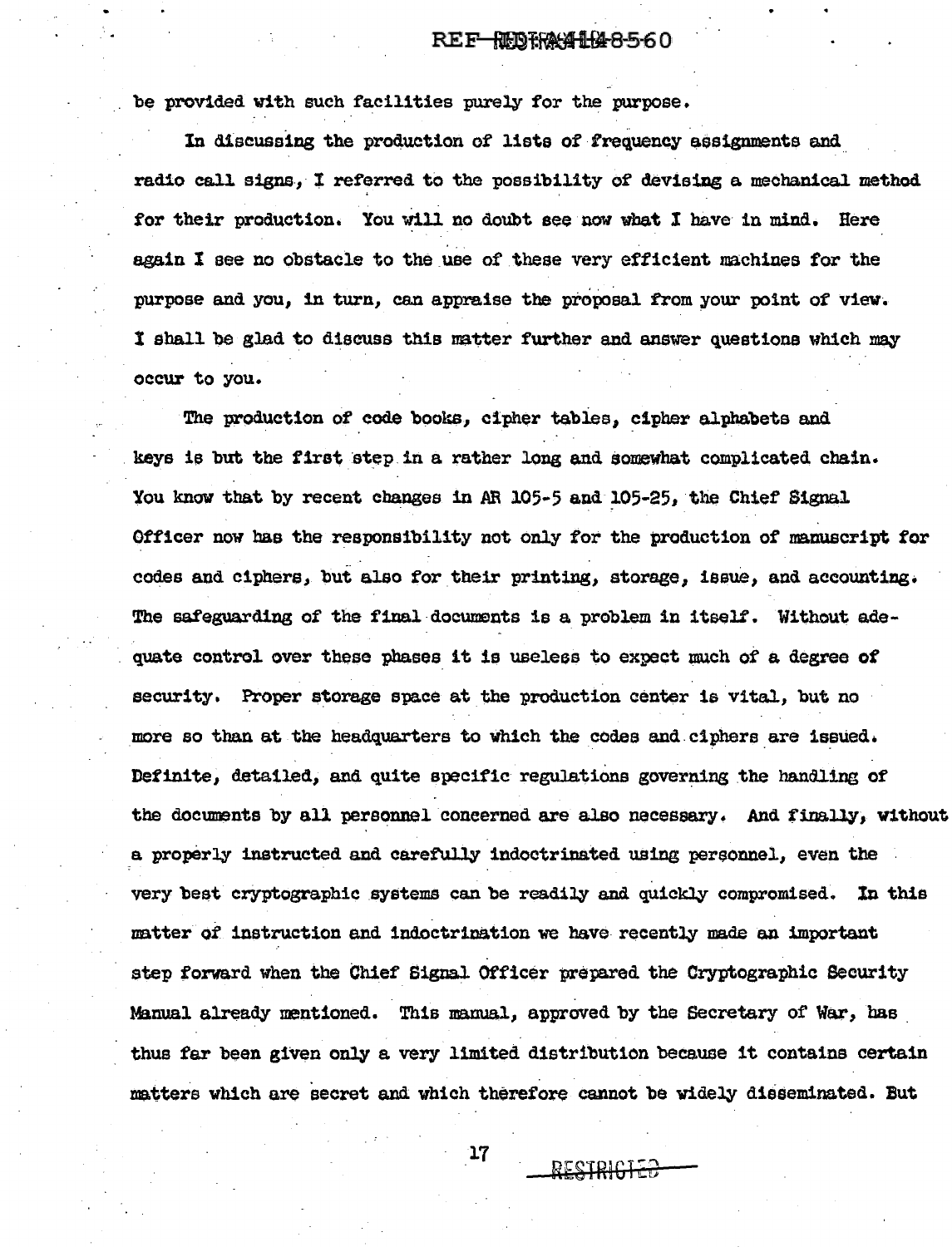it is contemplated that another edition, in which these secret parts have been deleted, will be prepared and will then be given a comprehensive distribution. Its study should materially assist in maintaining security in regard to the storage and handling of the documents themselves, and in the handling and filing of cryptographic messages and their translations. In the latter connection, under the new regulations these matters in the field and at all fixed posts fall under the jurisdiction of the signal officer of the headquarters staff. Heretofore it has been the case that at some headquarters codes and ciphers were handled by the Adjutant General, at others, by G-2, at still others by the Signal Officer. There was no uniformity of procedure or regulation. All this was, of course, not conducive to security. By definitely placing responsibility for these matters under one head, and it was logical that the signal officer be that head, it is certain that cryptographic security as a whole will be strengthened.

Furthermore, with increasing attention to matters of security it is possible that the time will come when there will be maintained at every headquarters a rotating roster of "security officers" such as we now have in the War Plans and Training Division. Their duties in this regard, which are, of course, in addition to their regular duties, are to make daily inspections of the quarters where codes and ciphers are stored, to see that safes and cabinets containing them are properly safeguatded and so on. I will remind you at this point that under the proper tables of organization, the signal intelligence services at Army and GHQ provide for a "communication security unit", the function of which is to study our own radio traffic and report on violations of the principles of radio security. This unit works upon messages furnished it by

18

<del>RESTRIC;</del>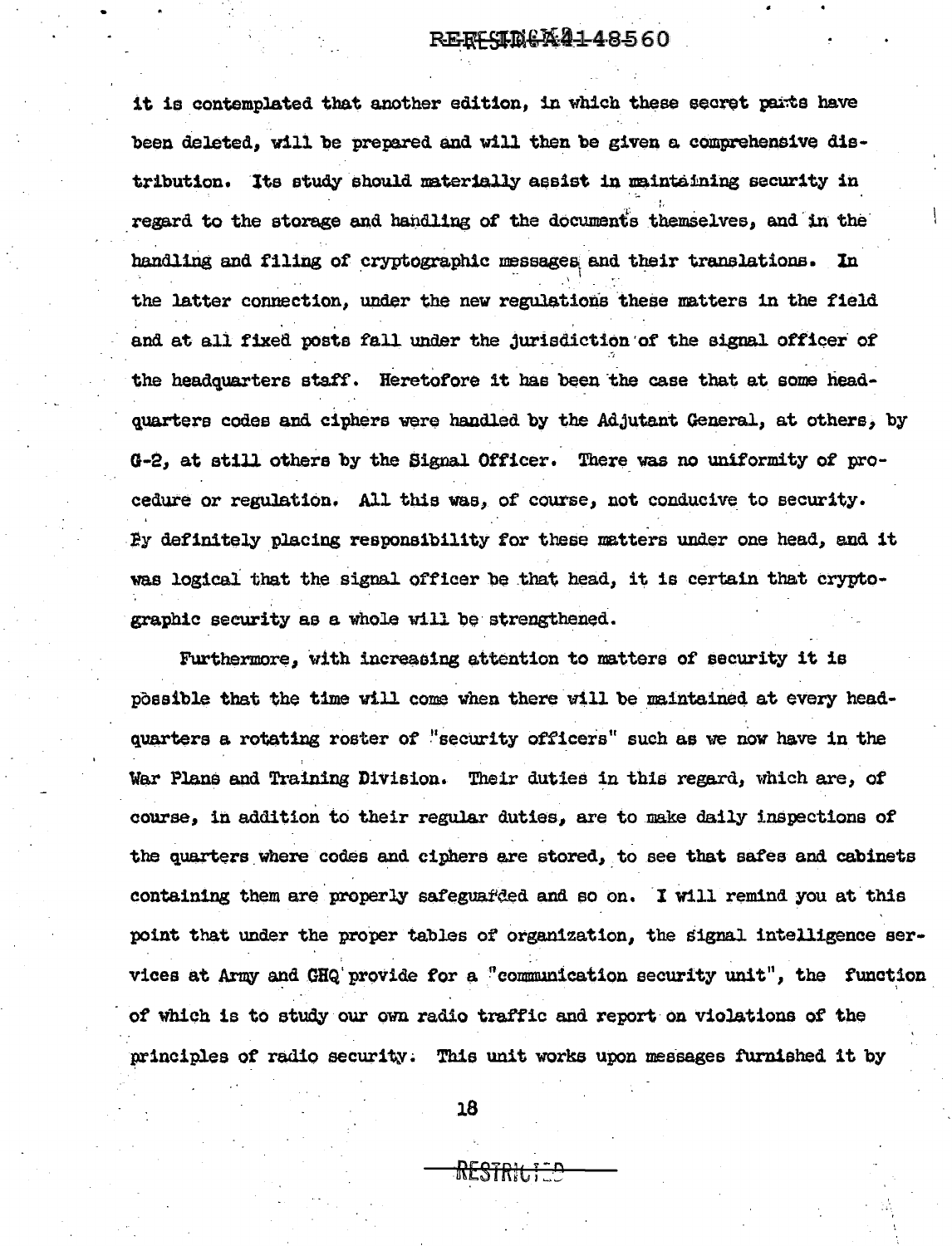our own intercept service. It has nothing to do with solving enemy intercepts but of course its experience is directly correlated with the experience gained by the code and cipher solving personnel of the signal intelligence service. It is obvious, without my going into the subject in detail. that we should fail pretty seriously in our duty, if we did not take advantage of the experience of the solving personnel to gain hints for the security of our own methods. Close cooperation between these units is therefore very necessary.

 $\mathop{\bf REF}\nolimits$ 

ID: 34148560

All this is but a modest beginning, it is true, and there remains much to do by way of further instruction and study. It is only by keeping everlastingly at such a job that real progress in security and radio discipline can be made.

It is my understanding that these talks with the Advanced Class are more of the nature of round-table discussions. I have made a hasty survey of the subject and will now be glad to try to answer such questions as present themselves to you as a result of my remarks.

<del>RESTRIL</del>